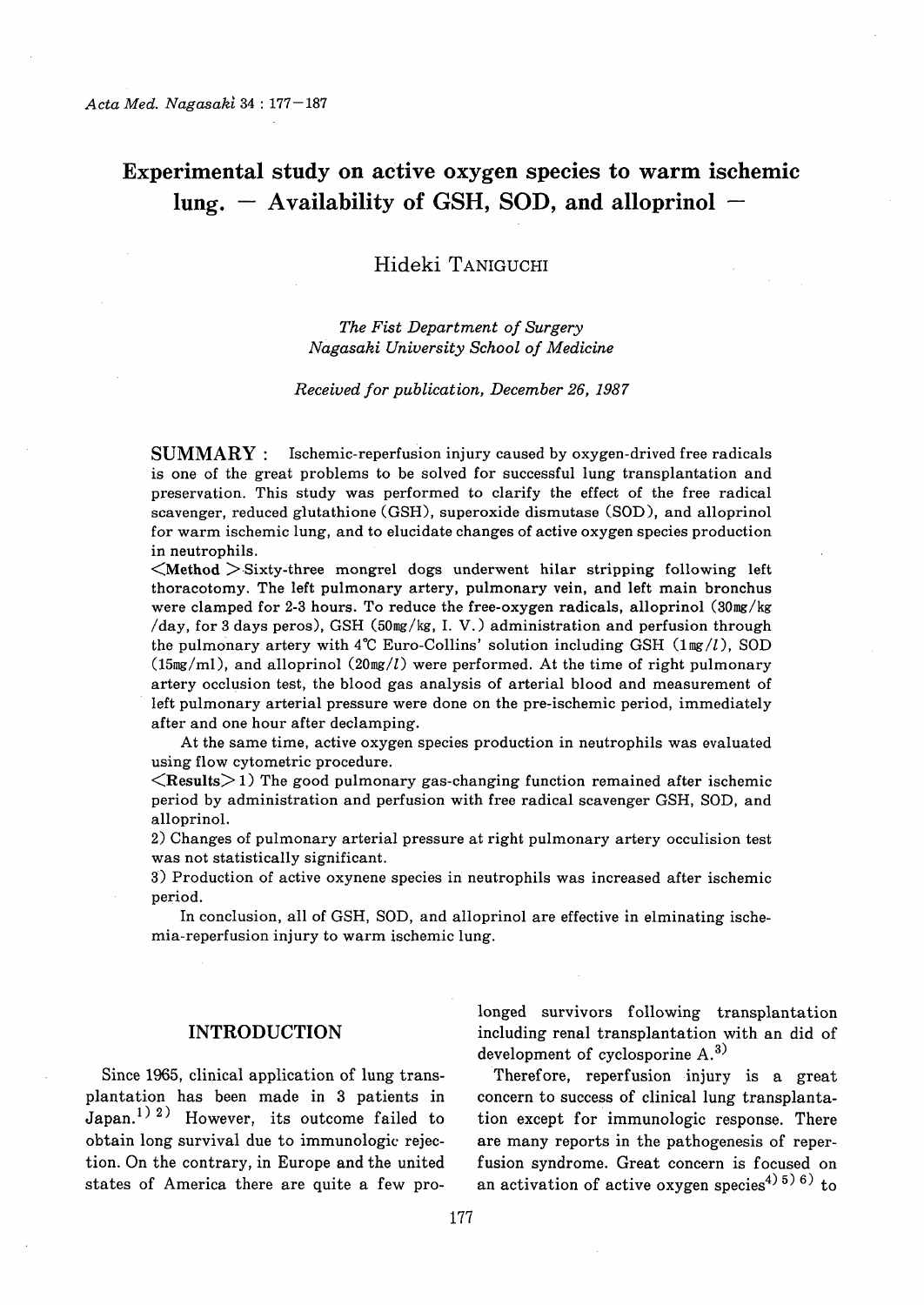prevent damage to warm ischemic donor lung. The purpose of this study is to clarify the role of free radical scavenger such as GSH, SOD and alloprinol to elimenate reperfusion injury at transplantation by means of an evaluation of inhibited generation of free radical in peripheral neutrophils.

# MATERIAL AND METHOD

## 1) Animal

Sixty-three Mongrel dogs weighing from 8 to 14 kg in body weight were used. All dogs were supplied from Laboratory Animal Center for Biomedical Reserch, Nagasaki University School of Medicine.

#### 2) Experimental Method

Dogs were anesthetized with 25mg/kg of pentobarbital sodium, intubated intratracheally and ventilated with Harvard Ventilator, 250- 350m1 in tidal volume, 12-14/min in respiratory rate. Cannulation into the femoral artery was performed to measure the systemic blood pressure continuously. Left thoracotomy was made at the 5th ICS. The left main pulmonary artery and left main bronchus were isolated from the surrounding tissue. A procedure of hilar stripping , which is composed of dividing branches of the vagus, bronchial artery and lymphatic channels.

After heparization of 100mg/kg, the left main pulmonary artery, vein and left main bronchus were separately clamped to make a model of warm ischemic lung for 2- 3 hours. After ralease of clamps with elapsed time of 2- 3 hours blood flow was recirculated. In infusion groups prior to restart of blood flow, a small catheter (1.9 mm I.D.) was introduced into the pulmonary artery to monitor the infusion pressure of  $40 \text{cm} H_2O$  and also a small hole was made in the left atrial wall so as to allow perfusate to flow out.

At the time of completion of perfusion prior to restoration of blood circulation, the monitoring catheter was withdrawn and the left atrial wall was repaired.

At the first hour following blood recirculation, PA pressure was measured and blood samples from PA, PV and femoral A were prepared for blood gas analysis and assessment of free radical in neutrophils.

#### 3) Measurement of generation of free radical in neutrophils.

The measurement was in accordance with modified Bass' method<sup>7)</sup> (Fig. 1) by using Spectrum III (ORTHO Co.). As a stimulator to neutrophils, phorbol myristate acetate (PMA) was used.



Fig. 1. Principle of evaluation of active oxygen species production

 $<$ Measurement steps $>$ 

1) 0.1ml Blood samples were taken, 1.9m1 of 0.5M 2-7-dichlorofluorescin diacetate (DCFH-DA) was added, incubated at 37°C for 15 min.

2) 0.5ml of EDTA adjusted to 24mM with PBS were added to prevent aggregation of neutrophils.

3) and incubated at 37°C for 25 min in addition to  $10 \mu$ l of PMA ( $15 \mu$ g/ml)

4) washed with PBS and centrifused at 1300 rpm for 10 min.

5) hemolysed with lysing solution of 0.87%  $NH<sub>4</sub>Cl$ 

6) washed with PBS and centrifused at 1300 rpm for 10 min

7) the pellet is suspended with 10% gel-Hanks'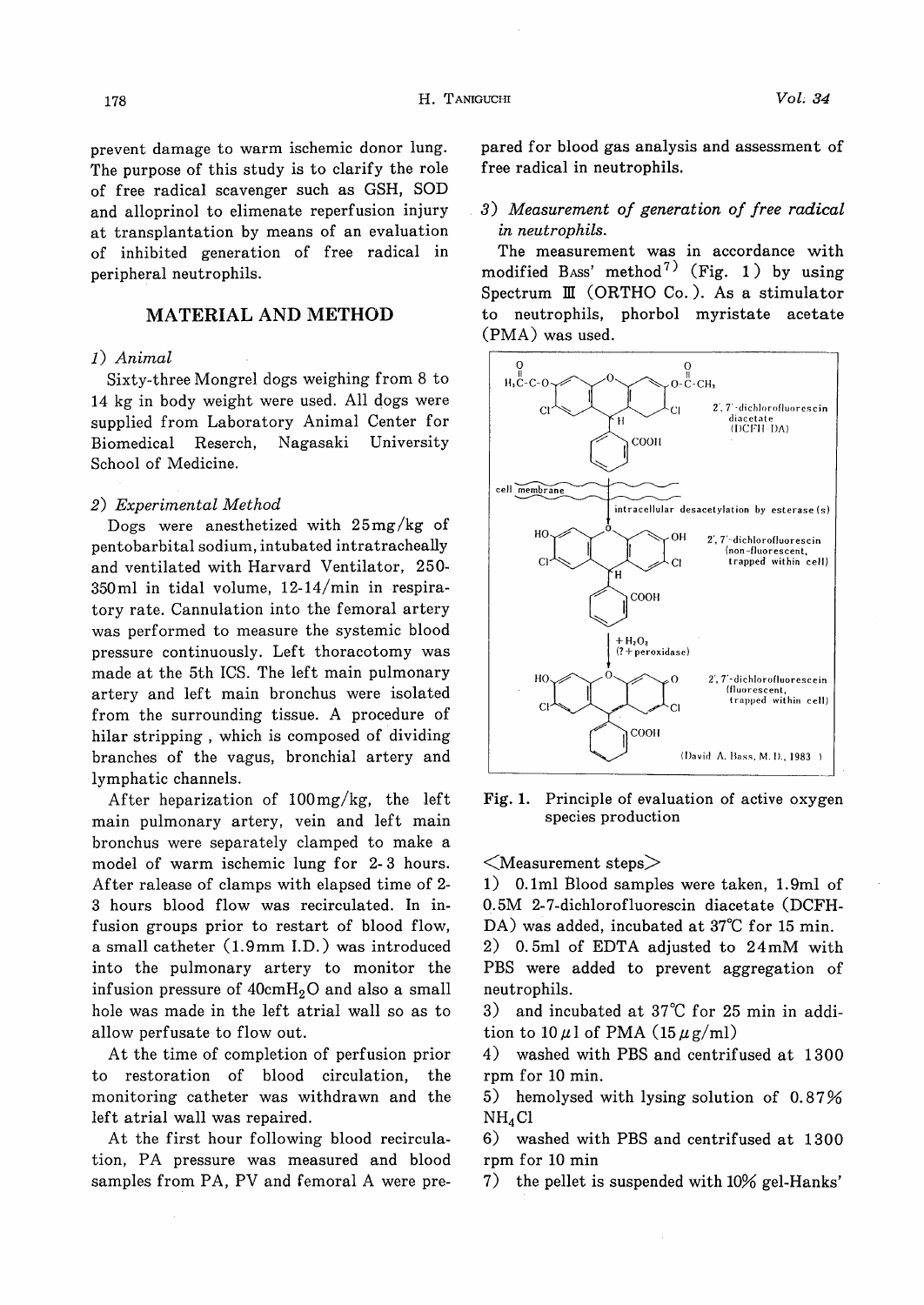solution

8) analysed with the use of spectrum III. As a negative control, the peripheral blood from a dog was used and the positive zone  $(B\%)$  was adjusted to be 2-5% of B-start at the resting phase and generation of active oxygen species was calculated as being B% after stimulation with PMA.

 $\leq$ Experimental groups $\geq$ 

The groups in the experiment were divided into 7.

group I : simple warm ischemia  $(n=13)$ 

group  $\mathbb{I}$  : intravenously given GSH (50mg/kg) at induction of anesthesia and prior to recirculation  $(n=8)$ 

group  $\mathbb{I}$  : orally given alloprinol (30mg/kg) 3 days before the experiment  $(n=10)$ 

group IV : perfusion group with Euro-Collins' solution (E-C solution)  $(n=8)$ 

group V : perfusion group with E-C solution  $+$ GSH (1mg/ml) (n=8)

group VI : perfusion group perfused with E-C solution + SOD  $(15mg/l)$  (n=8)

group  $VII$  : group perfused with E-C solution + Alloprinol  $(20mg/l)$  (n=8). (Alloprinol supplied from Jap Welcome Co.)

 $\leq$ Statistical analysis $>$ 

The values were expressed as the means  $\pm$ standard deviation (SD). The difference among means was determined to be significant with Wilcoxon-t test.

#### RESULTS

## 1) PA pressure (Table 1, Fig. 2)

The PA pressures in all groups were elevated after temporary contralateral PA blockage. There was no statistically significant diffe-



PA pressure after rt PA occlusion test

Fig. 2. Pulmonary artlrial pressure after rt PA occulusion test

rence among the groups.

2) arterial  $PaO<sub>2</sub>$  (Table 2, Fig. 3)

The levels of pa $O_2$  in group  $\mathbb I$ ,  $\mathbb I$  were superior to that in group I and also those in group V, VI, VII were better than in group IV immediately and one hour after restoration of blood circulation. Statistically significant differences were calculated in group  $I\!I$  immediately after and one hour after and in group  $I\!I\!I$  immediately after recirculation ( $P \le 0.05$ ) and in group III one hour after recirculation  $(p<0.01)$  and as compared with the control in group  $V$ ,  $VII$  one hour after  $(p<0.05)$  respectively.

#### 3) arterial  $PaCO<sub>2</sub>$  (Table 3, Fig. 4)

The levels of  $PaCO<sub>2</sub>$  were increased by temporary contralateral PA block test. Its grade of group  $\mathbb I$   $\mathbb I$  and Group  $V$  VI VII was depressed as compared with that of group I and IV, in particular there is significant difference between group  $\rm II$  ,  $\rm V$  and the control groups.

group I group II group II group IV group V group VI group VII pre-ischemia  $19.7 \pm 9.0$   $21.7 \pm 4.1$   $18.4 \pm 4.8$   $19.5 \pm 2.8$   $19.0 \pm 4.0$   $20.8 \pm 5.7$   $21.6 \pm 4.7$ r. PA occ. pre.  $30.1 \pm 6.5$   $30.4 \pm 3.8$   $29.6 \pm 6.2$   $27.9 \pm 3.3$   $27.9 \pm 4.1$   $29.9 \pm 7.3$   $31.3 \pm 5.2$ immediately after  $20.6 \pm 7.8$  18.9 $\pm$  4.2 19.8 $\pm$  5.6 19.8 $\pm$  2.9 18.9 $\pm$  3.8 22.1 $\pm$  7.9 21.1 $\pm$  3.9 r. PA occ. im. after  $31.1 \pm 11.7$   $27.4 \pm 5.6$   $28.3 \pm 4.7$   $33.1 \pm 4.2$   $29.3 \pm 4.6$   $31.4 \pm 7.3$   $30.6 \pm 6.1$ 1 Hr after 22.6± 8.0 20.6± 4.6 20.8± 5.6 20.0± 3.8 19.0± 3.1 23.9± 5.4 20.6± 3.0 r. PA occ. -1Hr after 31.4±12.2 27.0± 5.1 28.9± 5.5 30.4± 5.6 26.3± 6.0 34.0± 6.8 29.5± 6.7

Table 1. Pulmonary arterial pressure (mmHg)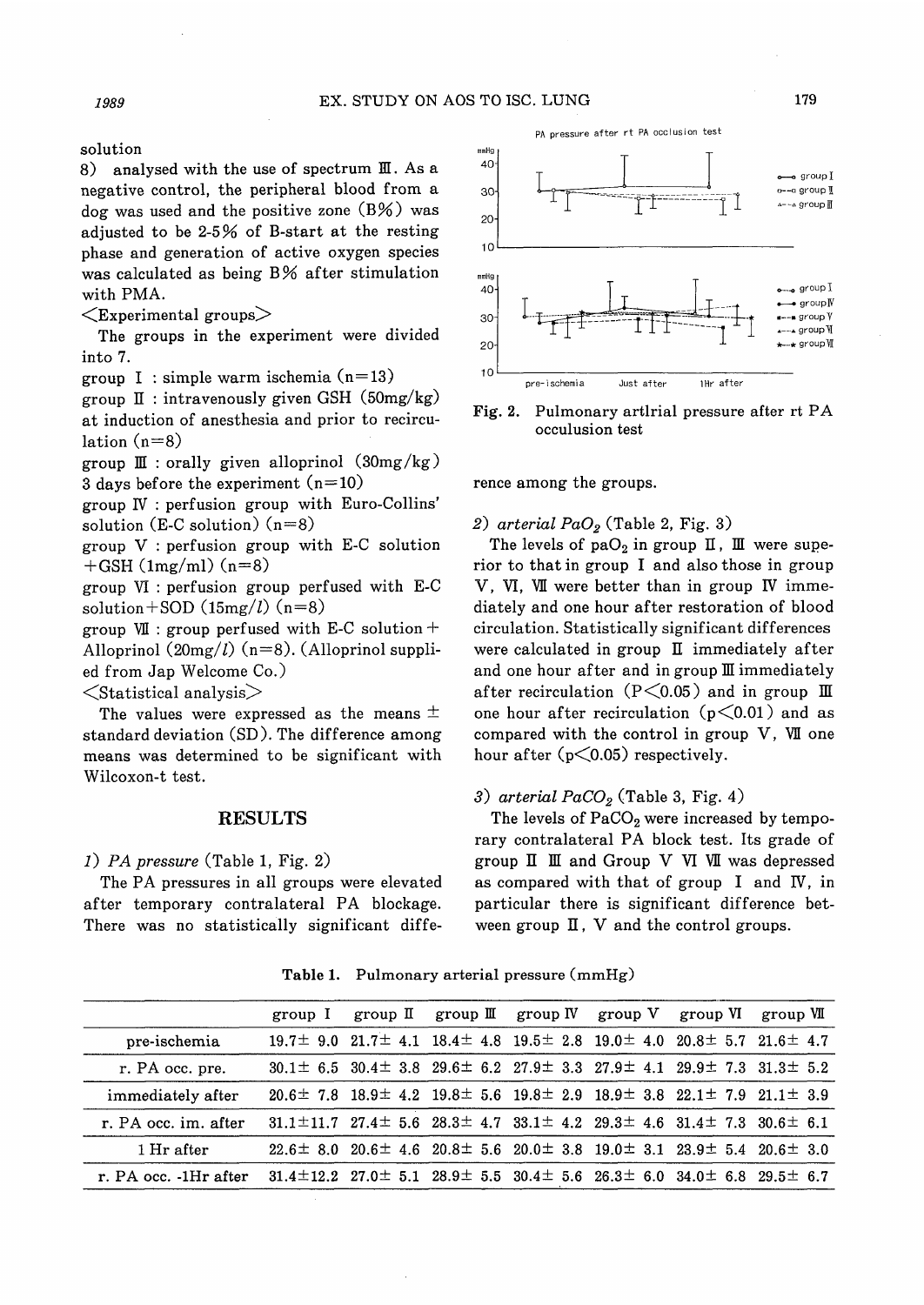Vol. 34

| $_{\rm group}$ I                                                            | $_{\rm group}$ II | group $\mathbb{I}$ | $_{\rm group}$ $_{\rm IV}$ | $_{\rm group}$ V                    |                   |                                                                                                                                                                                                                                                                                                                                                            |
|-----------------------------------------------------------------------------|-------------------|--------------------|----------------------------|-------------------------------------|-------------------|------------------------------------------------------------------------------------------------------------------------------------------------------------------------------------------------------------------------------------------------------------------------------------------------------------------------------------------------------------|
|                                                                             |                   |                    |                            |                                     | group VI          | group VII                                                                                                                                                                                                                                                                                                                                                  |
|                                                                             | $455.8 \pm 48.4$  |                    |                            |                                     | $462.8 \pm 32.1$  | $459.7 \pm 67.2$                                                                                                                                                                                                                                                                                                                                           |
| $223.4 \pm 109.3$                                                           | $230.4 \pm 106.0$ |                    |                            |                                     |                   | $177.3 \pm 112.3$                                                                                                                                                                                                                                                                                                                                          |
| $357.7 \pm 97.4$                                                            | $495.5 \pm 102.8$ |                    |                            |                                     | $399.7 \pm 100.7$ | $459.9 \pm 141.9$                                                                                                                                                                                                                                                                                                                                          |
| $86.4 \pm 44.2$                                                             | $225.2 \pm 118.3$ | $236.4 \pm 166.0$  | $193.5 \pm 113.9$          | $252.3 \pm 138.9$                   | $230.4 \pm 109.7$ | $294.7 \pm 151.9$                                                                                                                                                                                                                                                                                                                                          |
|                                                                             |                   |                    |                            |                                     |                   | $367.5 \pm 184.7$                                                                                                                                                                                                                                                                                                                                          |
| $92.0 \pm 30.8$                                                             |                   |                    |                            |                                     |                   | $232.5 \pm 184.5$                                                                                                                                                                                                                                                                                                                                          |
| PaCO2 after rt PA occlusion Test<br>Pa02 after rt PA occlusion test<br>mmHg |                   |                    |                            |                                     |                   |                                                                                                                                                                                                                                                                                                                                                            |
|                                                                             | $424.9 \pm 75.5$  |                    |                            | $438.6 \pm 136.6$ $452.7 \pm 136.3$ |                   | $473.5 \pm 58.3$ $469.5 \pm 46.3$ $441.0 \pm 113.2$<br>$312.6 \pm 164.0$ $275.3 \pm 103.5$ $249.0 \pm 90.6$ $222.8 \pm 126.3$<br>$440.8 \pm 132.6$<br>$155.3 \pm 88.8$ $356.2 \pm 173.2$ $390.0 \pm 119.1$ $340.3 \pm 85.3$ $373.0 \pm 104.2$ $354.4 \pm 116.6$<br>$182.6 \pm 97.6$ $215.0 \pm 100.0$ $113.6 \pm 47.3$ $237.6 \pm 155.2$ $198.9 \pm 148.0$ |

Table 2. Blood gas alalysis-PaO<sub>2</sub>- (mmHg)



Fig. 4. PaCO<sub>2</sub> after rt PA occultsion test

|                       |  |  | group I group II group II group IV group V group VI group VII                                            |  |
|-----------------------|--|--|----------------------------------------------------------------------------------------------------------|--|
| pre-ischemia          |  |  | $26.9\pm$ 9.3 $17.9\pm$ 3.3 $18.9\pm$ 4.3 $19.2\pm$ 2.1 $18.4\pm$ 5.0 $18.2\pm$ 5.5 $18.2\pm$ 3.1        |  |
| r. PA occ. pre.       |  |  | $25.7\pm$ 6.9 $26.1\pm$ 6.7 $22.2\pm$ 6.5 $25.4\pm$ 4.3 $25.5\pm$ 8.4 $24.7\pm$ 6.4 $24.8\pm$ 6.8        |  |
| immediately after     |  |  | $23.8\pm$ 6.4 19.9 $\pm$ 4.7 19.5 $\pm$ 5.0 23.3 $\pm$ 7.6 19.4 $\pm$ 4.4 20.3 $\pm$ 5.1 19.2 $\pm$ 5.1  |  |
| r. PA occ. im. after  |  |  | $33.2 \pm 7.3$ $24.5 \pm 6.1$ $23.9 \pm 8.4$ $28.4 \pm 6.5$ $26.2 \pm 7.1$ $25.3 \pm 5.9$ $26.1 \pm 8.5$ |  |
| 1 Hr after            |  |  | $29.2 \pm 8.7$ $22.1 \pm 5.7$ $22.4 \pm 6.3$ $27.3 \pm 6.4$ $22.2 \pm 4.0$ $23.2 \pm 4.4$ $23.9 \pm 7.5$ |  |
| r. PA occ. -1Hr after |  |  | $36.0 \pm 5.1$ $25.8 \pm 5.6$ $27.0 \pm 8.8$ $31.5 \pm 4.9$ $25.1 \pm 6.0$ $26.8 \pm 7.3$ $25.5 \pm 8.5$ |  |

Table 3. Blood gas analysis-pressure (mmHg)

4) Intrapulmonary shunt (Table 4, Fig 5)

The intrapulmonary shunting rate was calculated as the following equation<sup>8)</sup>,  $Qs/Qt$  $=0.03$  (PAO<sub>2</sub> - PaO<sub>2</sub>) /4.5 + 0.003 (PAO<sub>2</sub> -PaO<sub>2</sub>), wherein FiO<sub>2</sub>=1, SaO<sub>2</sub>=100%, CaO<sub>2</sub>- $CvO<sub>2</sub> = 4.5 vol\%.$ 

The intrapulmonary shunting rates were figured out during performing temporary contralateral PA block test Intrapulmonary

shunt lessened in groups in which protective drugs for storaged lungs were used, in particular, were of great benefit in group  $II$  immediately and one hour after recirculation (P $<$  $0.01$ ).

5) Generation of free radical in neutrophils (Table 5, Fig. 6)

Fig. 7 revealed a cytogram of Spectrum III, in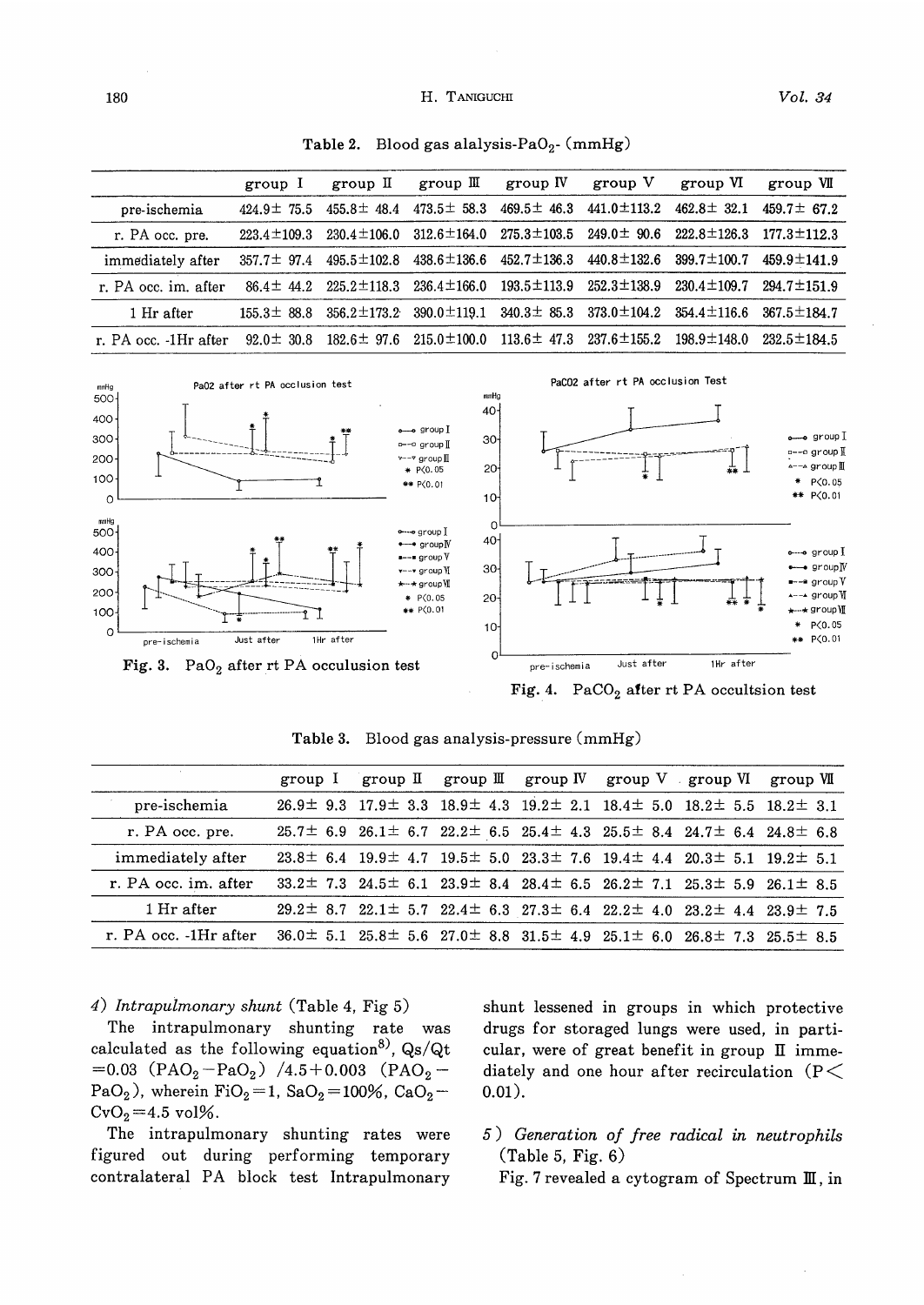Table 4. Blood gas analysis-shut ratio- (%)

|                   | group 1                                                                                                                 | group II | group $III$ group $IV$ group $V$ group $VI$ group $VII$                                                                |  |  |
|-------------------|-------------------------------------------------------------------------------------------------------------------------|----------|------------------------------------------------------------------------------------------------------------------------|--|--|
| pre-ischemia      | $-23.32 \pm 2.97$ 23.04 $\pm$ 4.10 22.53 $\pm$ 5.22 20.32 $\pm$ 3.67 22.27 $\pm$ 3.73 23.20 $\pm$ 5.33 25.03 $\pm$ 4.17 |          |                                                                                                                        |  |  |
| immediately after |                                                                                                                         |          | $28.10 \pm 1.36$ $23.17 \pm 4.63$ $25.23 \pm 4.75$ $24.71 \pm 4.63$ $21.92 \pm 5.64$ $22.96 \pm 4.34$ $20.12 \pm 6.20$ |  |  |
| 1 Hr after        |                                                                                                                         |          | $27.80 \pm 0.99$ $24.95 \pm 3.67$ $24.94 \pm 1.46$ $27.47 \pm 1.52$ $22.46 \pm 6.55$ $23.96 \pm 5.80$ $22.65 \pm 8.15$ |  |  |





Table 5. Production of active oxygene species by PMN (%)

|                      |  |  | group I group II group II group IV group V group VI group VI                                                    |  |
|----------------------|--|--|-----------------------------------------------------------------------------------------------------------------|--|
| pre-ischemia (PA)    |  |  | $72.7 \pm 12.0$ $73.1 \pm 16.8$ $67.3 \pm 15.7$ $71.0 \pm 12.9$ $77.8 \pm 12.4$ $79.2 \pm 10.7$ $72.0 \pm 13.3$ |  |
| pre-ischemia (PV)    |  |  | $72.9 \pm 12.1$ $73.1 \pm 14.8$ $64.7 \pm 12.3$ $69.8 \pm 14.1$ $80.9 \pm 5.5$ $79.9 \pm 11.1$ $70.7 \pm 10.7$  |  |
| immed. after $(PA)$  |  |  | $83.0 \pm 9.3$ $86.9 \pm 6.6$ $73.6 \pm 9.8$ $82.0 \pm 14.8$ $81.3 \pm 10.3$ $89.3 \pm 4.8$ $80.9 \pm 11.9$     |  |
| immed. after (PV)    |  |  | $81.9 \pm 9.6$ $86.4 \pm 4.3$ $76.0 \pm 12.4$ $80.7 \pm 14.1$ $81.7 \pm 9.8$ $87.5 \pm 6.4$ $83.7 \pm 11.8$     |  |
| 1 Hr after $(PA)$    |  |  | $81.5 \pm 10.7$ $90.3 \pm 3.1$ $78.1 \pm 7.2$ $83.1 \pm 12.4$ $80.9 \pm 13.9$ $85.6 \pm 6.9$ $82.8 \pm 8.9$     |  |
| $1$ Hr. after $(PV)$ |  |  | 81.1 $\pm$ 10.2 92.9 $\pm$ 1.8 80.1 $\pm$ 5.9 77.5 $\pm$ 16.6 86.7 $\pm$ 11.5 87.0 $\pm$ 6.7 79.9 $\pm$ 13.5    |  |

which the ordinate represented the. size of cells obtained by the foward light scatter method, on the other hand, the abscissa presented inner structure of cells obtained by the 90 degree light scatter method.

Fig. 8-A demonstrated a histogram at the resting states and Fig. 8-B showed a histogram after stimulation by PMA. It showed that neutophils distributed regularily. In every group, generation of free radical was accerelated after ischemia. However, there was no significant difference in generation of free radical. between the blood sumpling from

pulmonary arteries and veins.

As compared with the control, generation of free radical one hour after recirculation was pronounced in group  $\mathbb I$ , although there was no definite difference in the other groups.

#### DISCUSSION

Since lung transplantation has first been made in clinical application by  $H_{ARDY}^{(9)}$ , scores of patients were reported. However, cyclosporin offered insight into the significant effect on suppression of immune response. In

181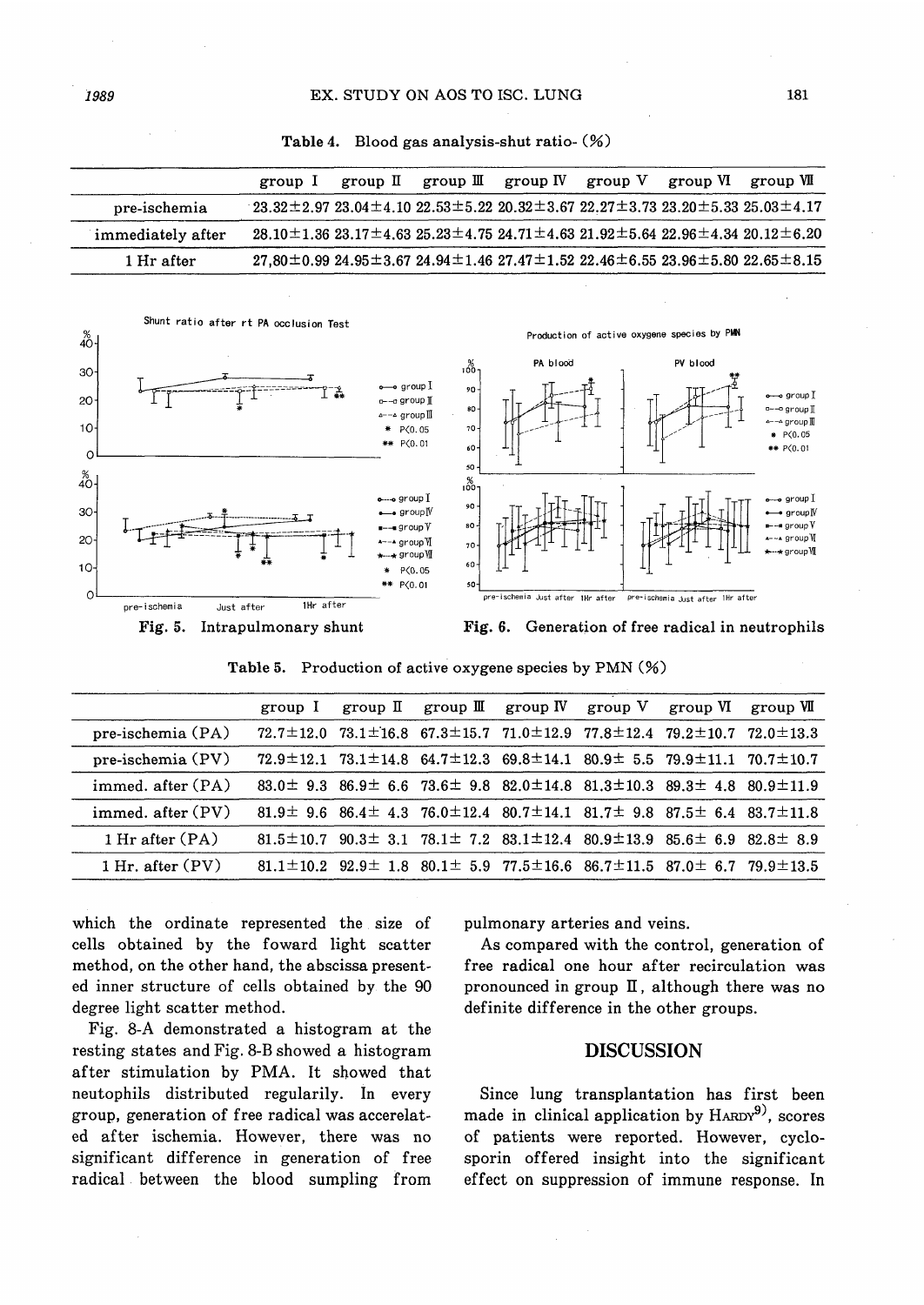







consequence Copper reported prolonged survivors with lung allograft in clinical use.

To expect an adequate function of lung allografts immediately after lung transplantation, reperfusion injury should be minimized during storage of a donor lung.  $Mc<sub>CD</sub><sup>4</sup>$  explains that ischemic damage to a donor lung is based on increased permeability of the vessel wall and subsequent edema. Furthermore cytotoxic ferment breaks away from the inside of cells to the blood.

On the other hand, it is accepted that reperfusion injury is mainly caused by free radicals. 4)-6) 10) 11)

WEISS<sup>10)</sup> suggested that main damage to cellular structure and function is associated with action of free radicals. HAGLUND et  $al$ <sup>11)</sup> suggested that organ damage of storage lungs is due to not only ischemia but reoxygenation. JACKSON et  $al^{12}$  reported that free radicals allow destruction of protein, membrane and nucleic acid and causes stagnation, incomplete reexpansion of donor lung, thickness of alveolar septum and fibrosis in the pulmonary parenchym.

A damage to a donor lung caused by free redicals offers a great problem on ischemia



Fig. 8-B. Histogram of spectrum  $\mathbb{I}$ (PMA stimulation)

during storage of a donor lung and restoration of blood circulation after completion of transplantation procedure.

Lung edema which takes place in early stage after lung transplantation is referred as reimplantation response<sup>13) 14)</sup> and main cause is ischemia and denervation. However, it still

į.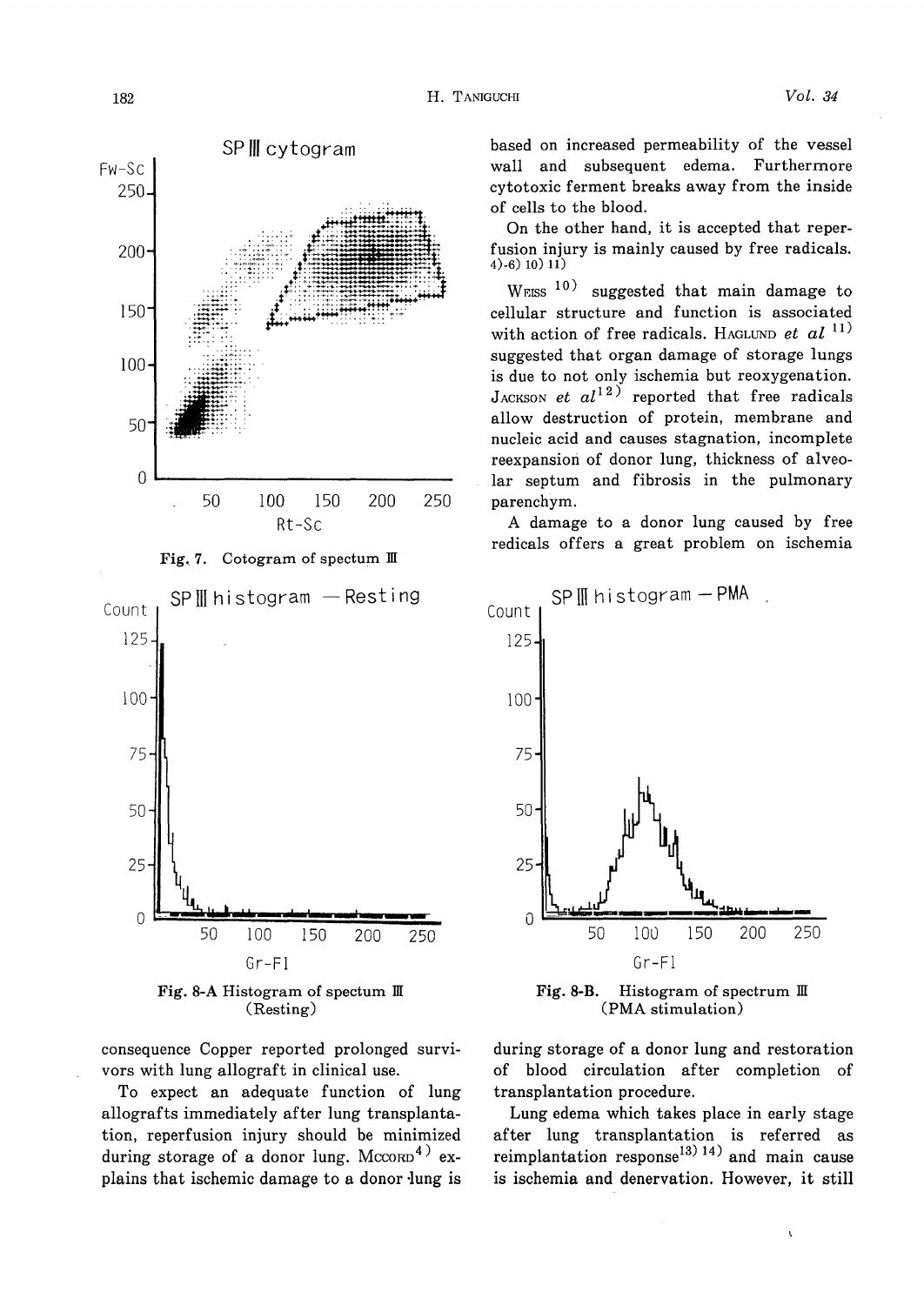remains unsettled.

 $\leq$ Alloprinol $>$ 

In 1968 Mccorn<sup>15</sup> pointed out that most important source of free radicals is xanthine oxidase system as shown in Fig.  $9^{16}$ , when the reactions of ATP, ADP, AMP to hypoxanthine progress,  $O_2$  supply by blood recirculation makes  $O_2$  by a reaction of hypoxanthine to Xanthine. It needs for Xanthine oxidase (XOD) which contains abundantly in organs.

Alloprirol is an inhibitor of XOD, which is used for gout.

There are some reports on the effects of alloprinol with respect to the heart<sup>4) 17</sup>) <sup>18</sup>) small interstine<sup>4) 19)</sup> and liver<sup>4)</sup>, although it is scanty concerning the lung.

HASHIMOTO<sup>20)</sup> reported that XOD activities in various organs are as follows, 19.5munit/g in the brain, 240.0 in the liver, 185.1 in the lung, 26.3 in the heart, 225.4 in the spleen, 122.3 in the kidney 630.4 in the pancreas 708.0 in the small intestine 95.2 in the colon 147.2 in the adrenal grand respectively. KINASEWITZ  $21$ ) also cited that alloprinol effectively inhibited increased permeability of vessel walls in the pulmonary capillary. From the facts, alloprinol is one of the effective inhibitors against ischemia and reperfusion injury.

It is well known that the protective role of

alloprinol in ischemia and reperfusion injury is required for alteration to oxyprinol in vivo and it consumes some time interval. Therefore, it is recommended that alloprinol should be administered in advance.

In this study, it is substantiated that the use of alloprionl prior to 3 days is of great benefit to eliminate damage of ischemia and reperfusion injury to a donor lung as compared with the control and a result of group VIII which was intraoperatively perfused with protective drugs.

 $<$ GSH $>$ 

GSH acts as one of radical scavengers and cooperates with glutathione perioxidase (GSH-Px) to eliminate an action of active oxygen species<sup>22) 26</sup>, which deals with  $H_2O_2$  in the cells and/or mitochondria<sup>23)</sup> and plays a key role in acting as ground substance<sup>24)</sup> with an aid of NADPH and NADH actions (Fig. 10).

In the hypoxic circumstances, a shortage of ATP supply results in a decrease in GSH synthesis and a delay in dealing with active oxygen species. $25$ <sup>)</sup> It is a confirmed fact that hypoxia in the brain reduces the amount of  $GSH^{27}$ , and it is suggested that GSH plays an important role in removing active oxygen species.

On the other hand, it is well known that a



Fig. 9. Reaction of Xanthine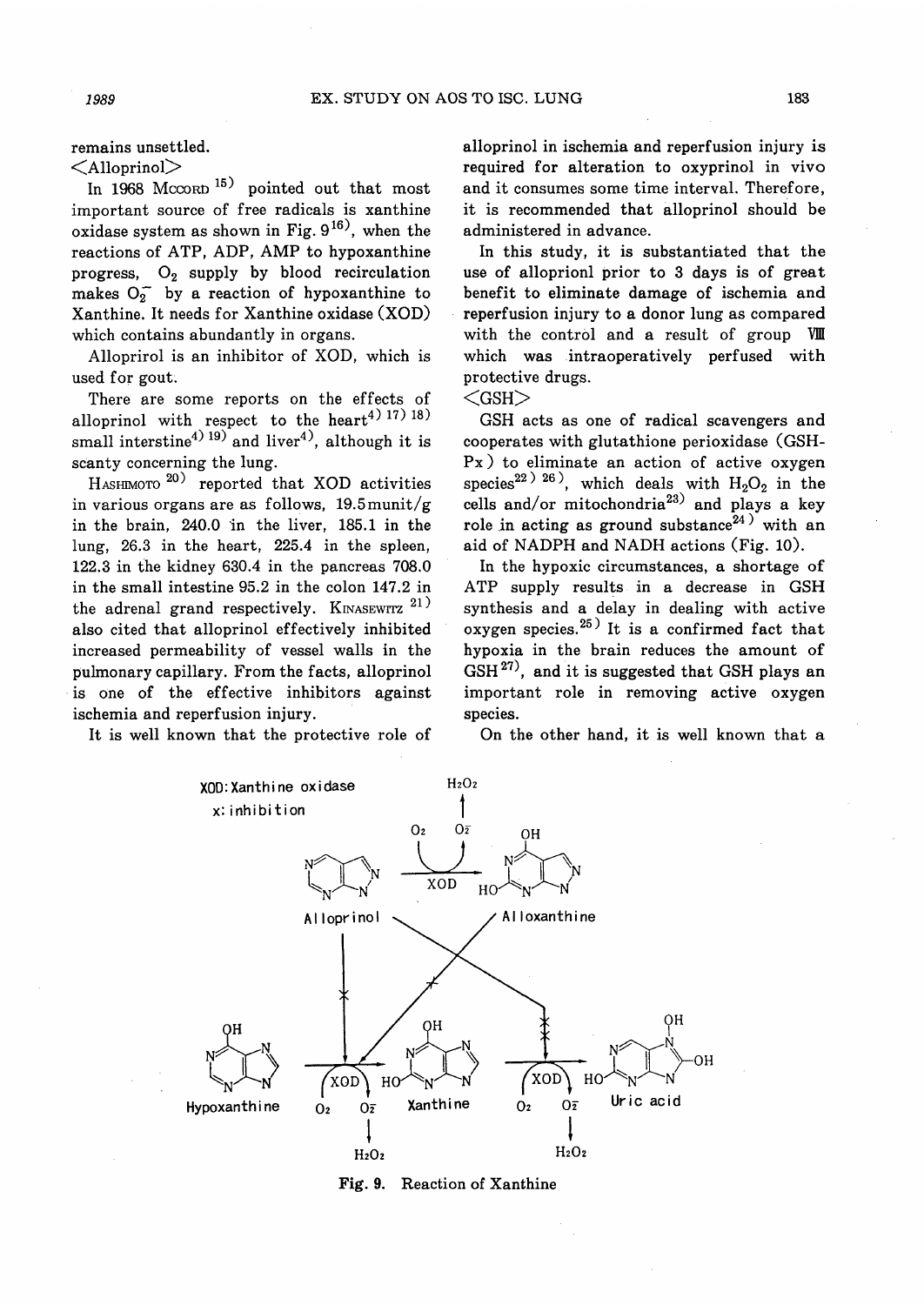#### Cat:catarase

GR :glutathione reductase



Fig. 10. Reaction of glutathione

shortage of GSH in the lung facilitates oxygen intoxication. 28)

 $DAWSON<sup>29</sup>$  explained a merit of the use of exogenous GSH in the experiments of isolated lung and/or isolated lung cells in the hypoxic-c ircumstances to prevent is chemic damage to pulmonary parenchym. It is also clarified that damage to the epithelial cells of the gut is protected by exgenous GSH, and administration of GSH contributes to elimination of active oxygen species. 30)

It is dubious as to whether intravenous administration of GSH is absorbed in the reticuloendothelial system or not. It is accepted that the half life of GSH is just 3 min and its action reduces to 90% at 10 min and during that time the content of GSH in the liver and kidney does not vary in rats. In human being the half life is 2 min when given intravenously and it is quickly metabolized.

When GSH is dissolved, it converts into three amino-acids of cystine, glycine and glutamic acid and is resynthesized to GSH in the liver and carried via blood circulation.

In this study, it is ascertained that GSH is of great help to reduce ill effects of ischemic damage and reperfusion injury on a storage lung. The reasons are due to direct protective

action of GSH and/or resynthesized GSH in the liver from amino-acids of dissolved GSH.

It is said that antioxidation by the help of GSH is established with GSH, intracellularily synthesized, which plays a key role in contributing to dealing with glutathione peroxidase (GSH-Px) in the plasma.  $31)$   $32)$ 

 $<$ SOD $>$ 

Since Mccorp et  $al^{33}$  discovered SOD in 1969, advances in basic study on SOD have been established. SOD includes the types of Mn, Fe and Cu, Zn. In mammalias, SOD exists in the Cu, Zn type in the cells and the Mn type in the mitochondria.

In the human body, SOD is distributed in varying patterns<sup>34)</sup> (Table. 6). The main action is promotion of a reaction from  $O_2^-$  to  $H_2O_2$ . Therefore, final product of  $O_2$ <sup>-</sup> should be removed in humans.

SOD increases with advancing age. However, this tendency toward an increase in SOD is much more potent in neonates than in older patients<sup>35)</sup>. In the experiment with the rat lung which has high resistance to oxygen activity, the following fact is clarified that type II alveolar cells increase in number and SOD is activated at the same time $36$ .

However, it is doubtful if intravenous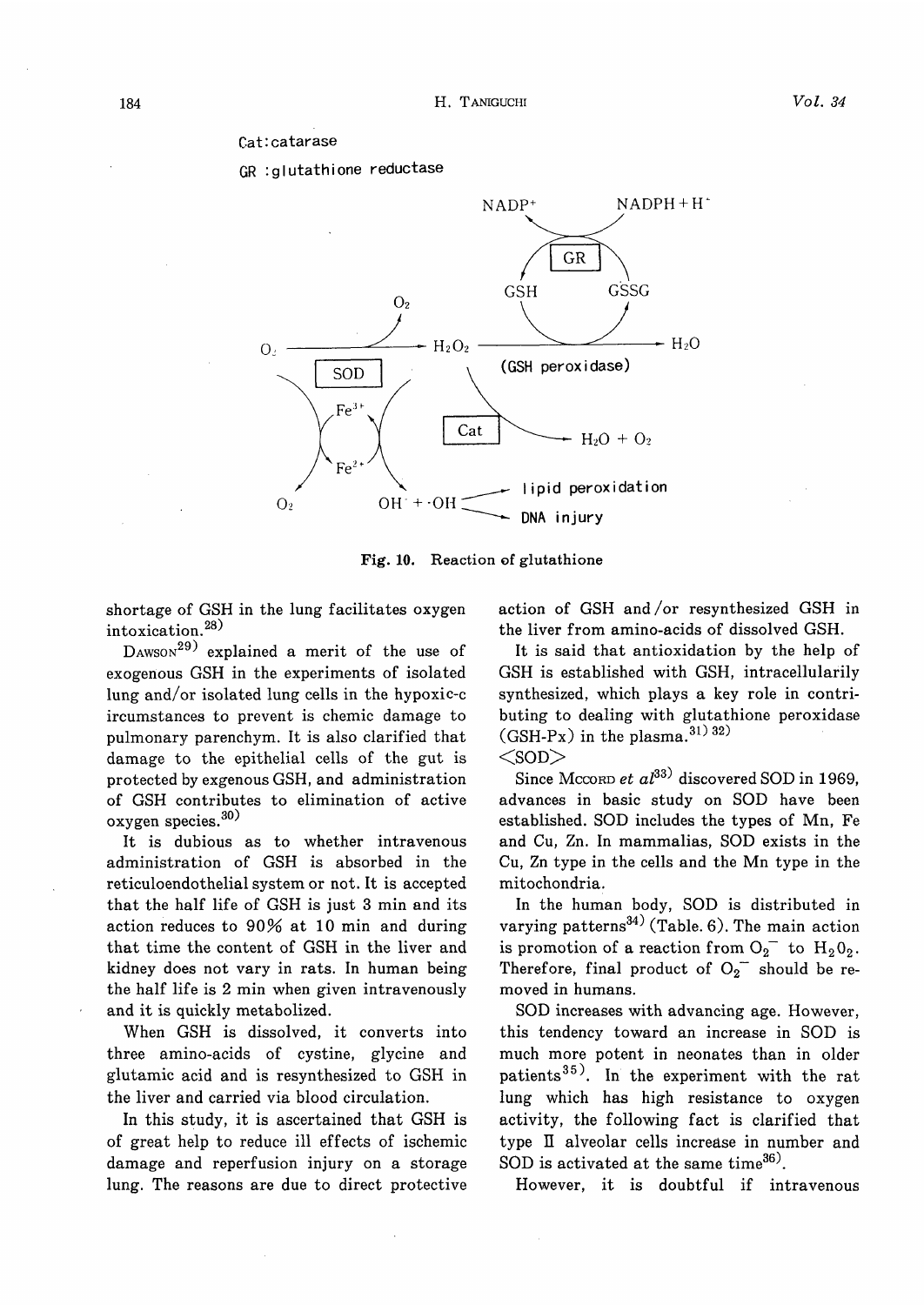| $Cu, Zn-SOD$ | $Mn-SOD$ |
|--------------|----------|
| 490          | 390      |
| 254          | 25       |
| 164          | 142      |
| 157          | 0        |
| 148          | 26       |
| 136          | 55       |
| 119          | 97       |
| 107          | 52       |
| 103          | 65       |
| 76           | 22       |
| 71           | 22       |
| 58           | 71       |
| 8            | 3        |
|              |          |

Table. 6. Cu, Zu-SOD and Mn-SOD in human organs (mg/kg)

administration of SOD is helpful to reduce  $O_2$ intoxication because of a short half time. It is reported that 55 % of SOD is excreted in the urine 2 hours after I. V. administration and 29 % accumulates in the renal cortex<sup>37)</sup>. In this study, direct administration by perfusion was performed to maintain its action as long as possible in order to expect a role of SOD.

Needless to say, there are many devices to keep long-standing action of SOD. For example, it is a trial product of included SOD to liposome which shows a high affinity to the cell membrane containing a rich lipoprotein so that it is easy for SOD to be taken into the cells, and attention is paid to prolong halflife time.  $F_{REEMAN}^{38}$  reported that by using vascular endothelium which is highly sensitive to oxygen intoxication, SOD included in liposome provided a 95% resistance to oxygen, and it is confirmed that in in-vivo experiment it made a half time of circulating SOD prolonged and achieved inhibition of a 100% 02 intoxication with an aid of high activity of SOD.

 $<$ Neutrophils $>$ 

The main source of active oxygen species is neutrophils. Ischemia causes active arachidon acid reaction and consequently free radicals are generated. In addition destructive product of fibrin, production of leukotrien  $B_4$ , platelet activating factor (PAF) and so on activate neutrophile in the reaction circle of generation of free redicals.<sup>39)</sup>

In this study, the levels of free radicals were

kept high on account of stimulation of ischemia at the time of start of recirculation and by activated neutrophils at one hour after recirculation. The method of measuring free redicals according to  $B_{\text{ASS}}^7$ <sup>)</sup> by using flow cytometry is of great benefit in terms of simplicity and accuracy.

In the experiment regarding ischemic hearts<sup>40)</sup> it is reported that, when recirculation was performed with free-neutrophil blood, the ischemic area in the heart was reduced and minimized and lessened the degree of infiltration of neutrophils around the tissues by adding SOD, suggesting some parts of SOD to neutrophils.

In this study, the author emphasized that intravenous administration of GSH offered insight into the effect that given GSH accelerates GSSG reaction circle by facilitating NADPH reaction, and consequently leads to an increase in  $O_2^-$  generation.

Needless to say,  $O_2$ <sup>-</sup> generated in the body is eliminated by the help of GSH action, therefore damage of  $O_2$  is minimized. On the other hand, in the perfusion groups, activation of  $O_2$ <sup>-</sup> was lower than those in the other groups. It is more likely for GSH to be not in contact with the membranes of neutrophils in the perfusion groups. It is different from in I. V given groups.

As for the pressure of the pulmonary artery, it was a tendency to be lower in the groups in which protective drugs were used. However, it was of no statistical significance. It seems to be associated with the slight degree of reversible alteration of perivascular edema and thrombosis, reflecting no ominous effects on pulmonary vascular resistance.

#### SUMMARY

The study aimed at an inhibition of free radicals to prevent warm ischemic damage to a donor lung.

1) SOD, GSH and alloprinol play a protective role in preventing warm ischemic damage and in eliminating alveolar-capillary block

2) These drugs were significantly of no use to reduce the pressure of the pulmonary artery following lung transplantation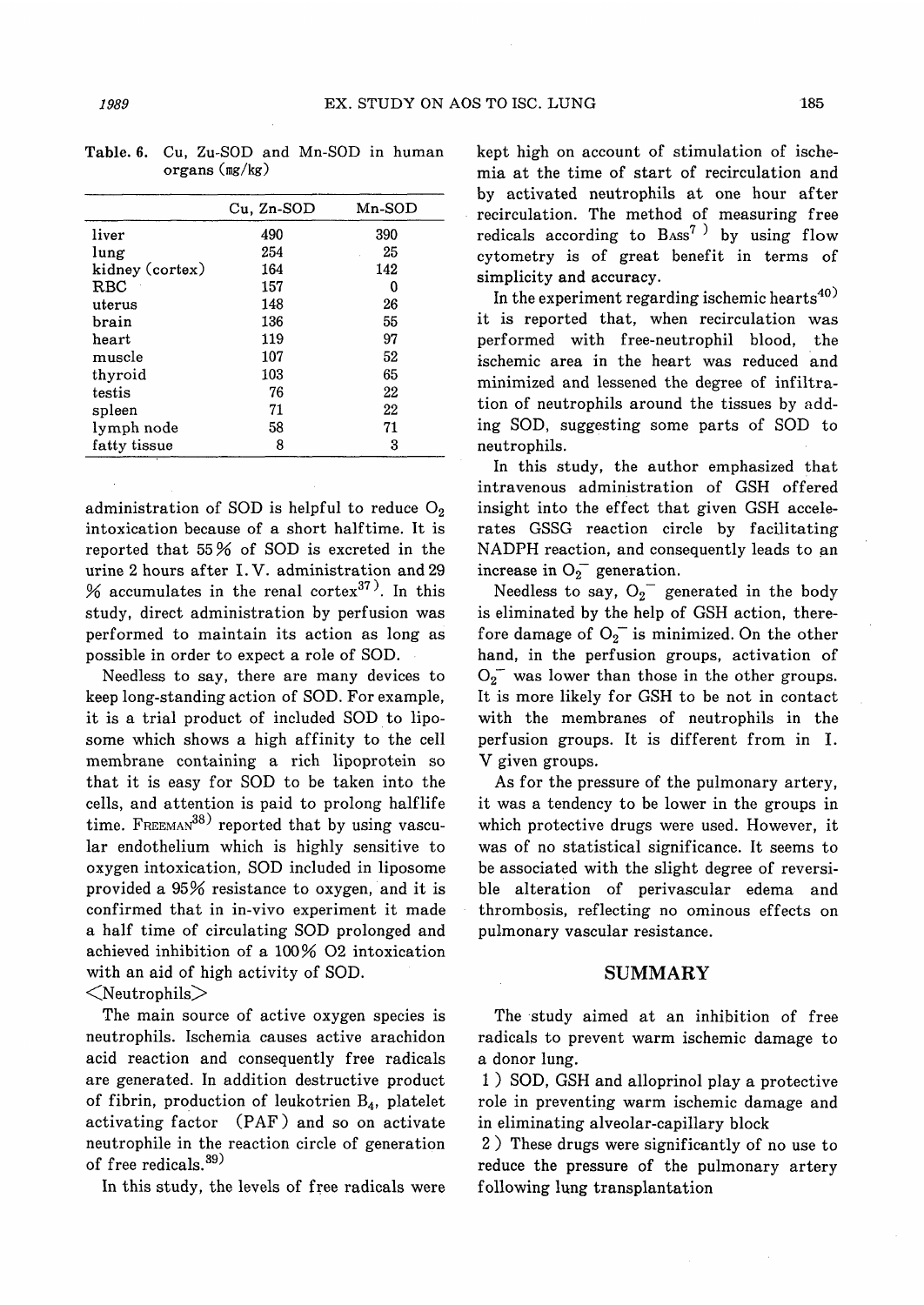3 ) Generation of active oxygen species in neutrophils increased by an addition to ischemia and start of recirculation, in particular, that in the GSH-given group was much more prominent than those in the other groups.

## ACKNOWLEDGEMENT

The author would like to thank Prof Dr Masao ToMYFA, First Department of Surgery, Nagasaki University School of Medicine for his advice and revision and thank Dr Katsunobu KAWAHARA and the doctors for the willing co-operation and technical assistance in this study.

I also appreciate for kindness of animal supply from the Labolatory Animal Center for Biomedical Reserch of Nagasaki University School of Medicine and thank to the members of Blood Transfusion Service of Nagasaki University Hospital. This work was partially supported by a Grant-in-Aid for general scientific reserch from the Ministry of Education of Japan.

#### **REFFERENCE**

- 1) Y.TsuJI : Experimental study on lung transplantation : Jap. J. transplant. : 1 : 236-240, 1966.
- 2) Y.HAYATA et al : Clinical manufestation of lung transplantation : Jap. J. Chest Disease : 27 : 99-102, 1968.
- 3) R.Y. CALNE, D.J.G. WHITE, S.THIRU, et al : Cyclosporine A in patients receiving renal allografts from cadaver doners : Lancet : 2 : 1323-1327, 1987.
- 4) J.M. MCCORD : Oxygen-derived free radicals in post-ischemic tissue injury : The new Engl. J. of Med.: 312, 159-163, 1985.
- 5) S.L.MARKLAND : Oxygen toxicity and protective systems : Clin. Toxicology : 23, 4-6 : 289- 298, 1985.
- 6) I. A. CLARK : Tissue damage caused by free oxygen radicals : Pathology : 18 : 181-186, 1986.
- 7) D.A.BAss, J.W.PARCE, L.R.DECHATELET, et al : Flow cytometric studies of oxdative product formation by neutrophils -A graded response of membrane stimulation : The J. of Immuno $logy$ : 130, 4: 1910-1917, 1983.
- 8) Y.OHSAKI, T. IRIE : Shunt : Training of examination for respiratory function : 86-91, 1983,

Chuugai shuppan Co.LTD,Tokyo.

- 9) J.D.HARDY et al : Lung homotransplantation in man-Report of the initial case :  $JAMA$  : 186 : 1065-1074, 1963.
- 10) A.J.WEIss : Oxygen, ischmia and inflammation : Acta Phisio, Scand. : 548: 9-37, 1986.
- 11) U.HAGLUND, O.LUNDGREN : Intestinal ischemia and shock factors : Fed. Proc.:37: 2729-2733, 1978.
- 12) R.M.JACKSON : pulmonary oxygen toxicity : Chest : 88,6 : 900-905, 1988.
- 13) S.S.SIEGELMAN, S.B.P.SINHA, F.J.VEITH : Pulmonary reimplantation response :  $Ann.$ Surg.: 177, 1: 30-36, 1973.
- 14) M.G.EHRiE, J.D.CRAPO, N.C. DURHAM, et al : Reimplantation response in isografted rat lungs. -Analysis of causal factors- : J. Thorac. Cardiovasc. Surg.: 87: 702-711, 1984.
- 15) J.M. MCCORD, LFRIDovICH : The reduction of cytochrome C by milk Xanthine oxidanse : J. Biol. Chem. : 243 : 5753-5760, 1968.
- 16) Y. OOYANAGI : Introduction : Superoxide and Medicine : 1-22, 1981, Kyouritsu Shuppan Co.LTD, Tokyo.
- 17) D.J.CHAMBERS, M.V.BRAIMBRIDGE, D.J. HEARSE : Free radicals and Cardioplegia alloprinol and oxypurinol reduce myocardial injury following ischemic arrest : Ann. Thorac.  $Surg.$ : 44: 291-297, 1987.
- 18) K. BANDO, M. TAGO, S. TERAMOTO : Prevention of free radical induced myocardial injury by alloprinol -Experimental study in cardiac preservation and transplantation : J. Thorac. Cardiovasc. Surg.: 95:465-476, 1988.
- 19) D.A.PARKS, G.B.BULKLEY, D.N.GRANGER et al : Ischemic injury in the cat intestine :  $Gastroenterelogy: 82: 9-15, 1982.$
- 20) S. HASHIMOTO: A new spectrophotametric assay method of Xanthine oxidase in crude tissue homogenate: Anal. Biochem.: 62: 426-435, 1974.
- 21) G.T.KINASEWITZ, L.J.GROOME, R.P. MARSHALL et al : Effect of hypoxia on permeability of pulmonary endotherium of canine visceral pleura : Appl. Physiol. : 61 : 554-560, 1986.
- 22) К. NISHIKIORI, H. MAENO: Glutathione for medical treatment: Protein, Nucleic Acid, Enzyme  $: 33, 9 : 1625-1631, 1988.$
- 23) K.TAKAHASHI: Seren and glutathione peroxidase: Protein, Nucleic Acid, Enzyme: 33, 9: 1945-1504, 1988.
- 24) N.S. KOSOWER, E.M. KOSOWER : Free radicals in Biology: (ed W.A.Pryor): 12: 58-84, 1976, Achademic Press.